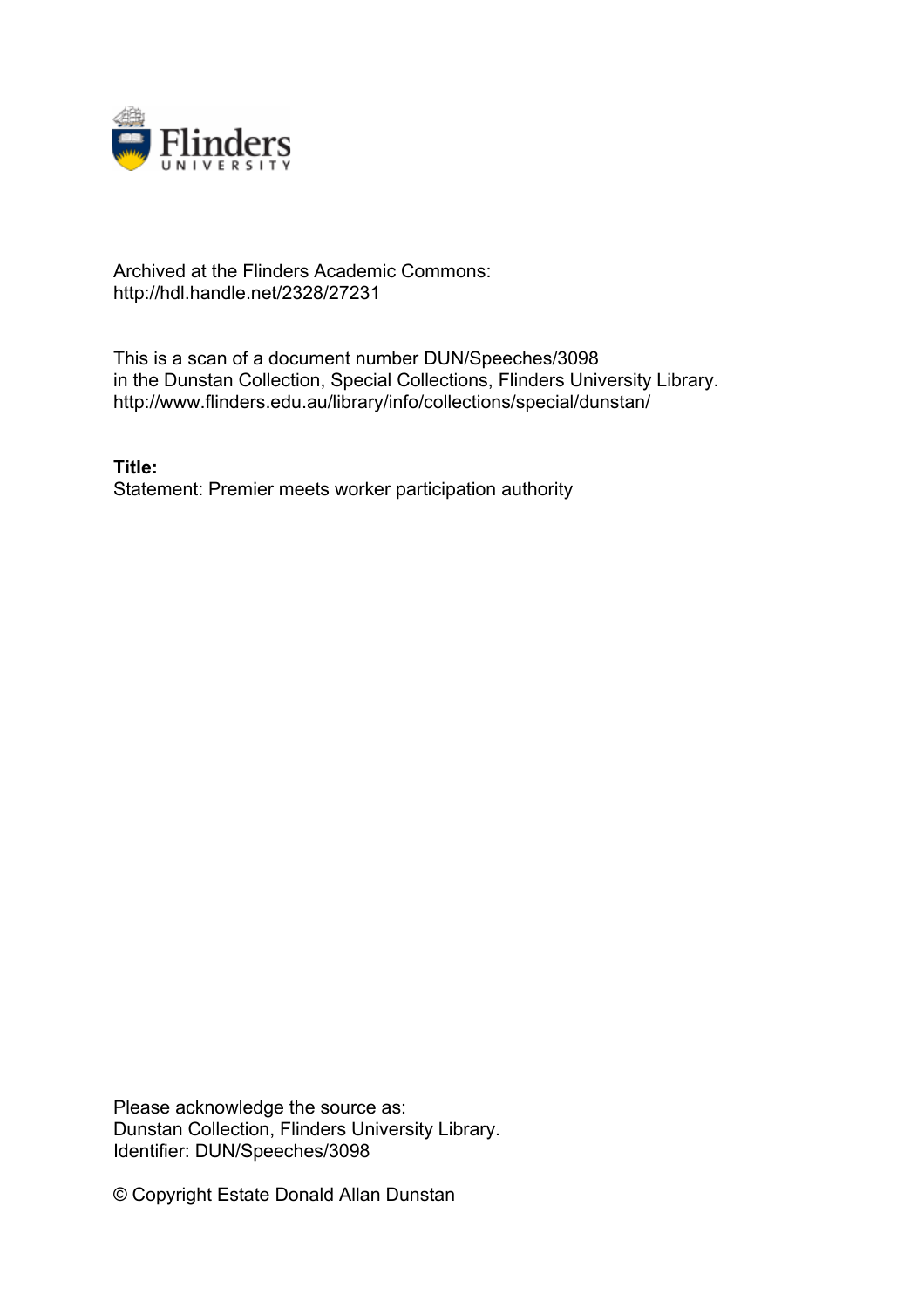

STATEMENT

from the Premier

Date 0ctober 23, 1976,

**Embargo** 

**State Administration Centre, Victoria Square, Adelaide, South Australia 5001 227 2688** 

*3098* 

. over page

## PREMIER MEETS WORKER PARTICIPATION AUTHORITY.

The success of the Volvo organisation's introduction of worker participatio had shown that involving employees in their work environment helped both the individual workers and the company, the Premier, Mr. Dunstan, said today .

Speaking at a press conference with the Managing Director of A.B. Volvo, Mr. Pehr Gyllenhammar, Mr. Dunstan said Volvo's decision to chose new forms of production technology and work organisation was a very significant step in the changing nature of industrial life.

"Volvo have shown that employees want to take an active interest in the decisions which affect their daily work and that they also want patterns of work which are not repetitive or monotonous.

"Volvo's car plant at Kalmar, where the assembly line has been abandoned, both in practice and approach, has shown that industrial production can be organised on a varied and interesting basis."

Mr. Gyllenhammar said the first official report on the Kalmar plant had<br>shown increased job satisfaction and reduced absenteeism. In building the Kalmar plant Volvo had chosen a new direction in production technology,  $\mathcal{A}$  replaces n a new direction n a new direction n in production n in production n technology , we directly  $\mathcal{A}$ 

h e s a i d'an deus de la comparación de la comparación de la comparación de la comparación de la comparación<br>En la comparación de la comparación de la comparación de la comparación de la comparación de la comparación de Mr. Gyllenhammar is the 41 year old Managing Director of Sweden's largest and most diversified industrial concern, the Volvo Corporation, manufacture of cars, trucks, construction and forestry machinery, marine and industrial engines, buses and cross country vehicles.

He arrived in Adelaide to speak at an Industrial Democracy Seminar.

Mr. Gyllenhammar established the basic criteria and requirements for the ca assembly plant at Kalmar in Sweden that opened two years ago.

"The factory was the result of encouraging experiments at other Volvo establishments into ways of increasing job satisfaction for workers", he sai

"It has no production line.

W

Dunstan Collection, Special Collections, Flinders University Library.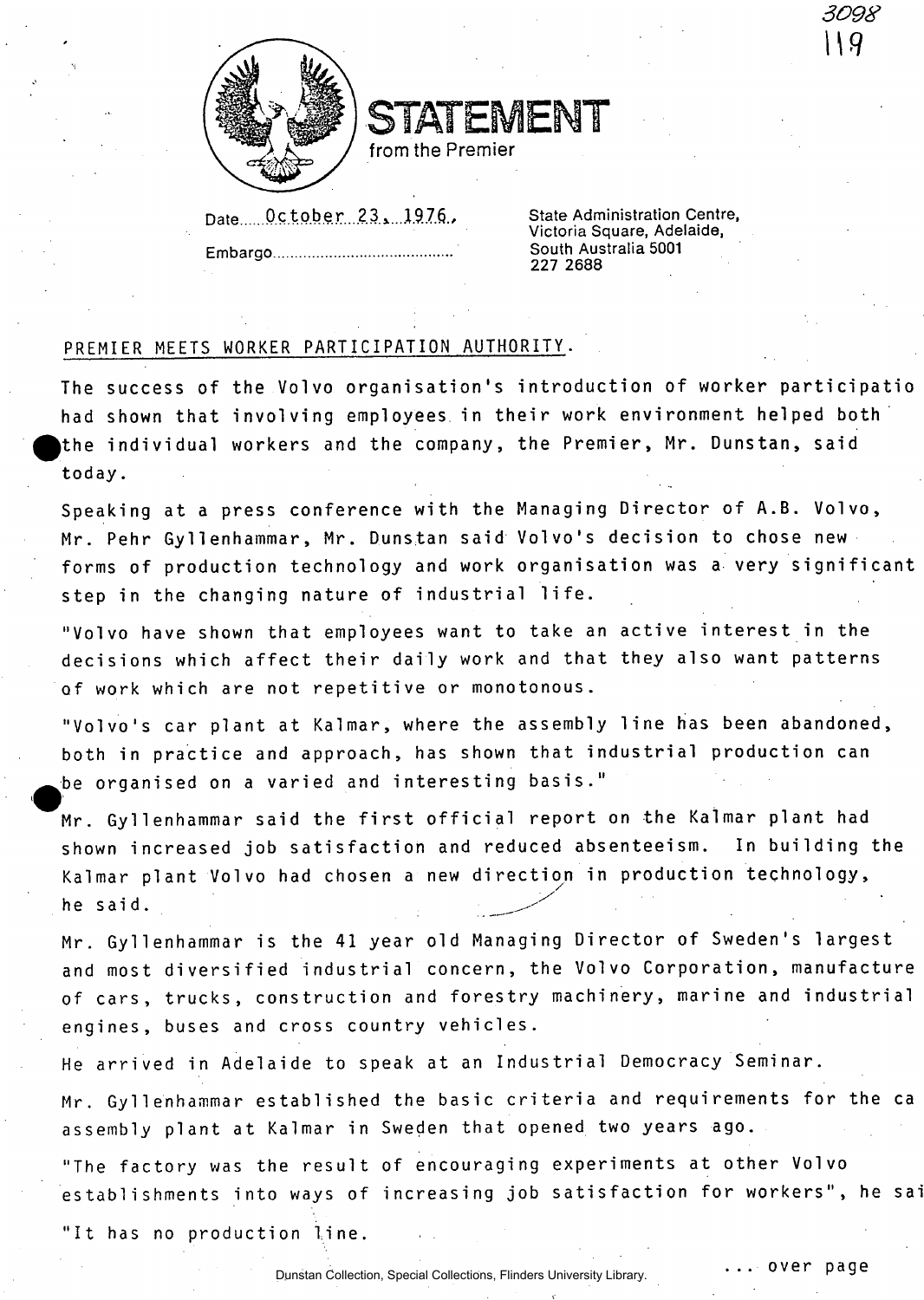"Individual teams build entire sections of vehicles by themselves on stationary platforms that can be moved around from team to team until the vehicle is completed. There are 30 teams in the factory ranging in size from  $4$  to  $28$  people.

"Each team has its own area to work in which is separate from the rest. These groups have their own coffee shop, showers, lockers and sauna facilities .

"They plan their work pace and time off themselves within a previously agreed schedule and production.

"One of the primary objectives of the system is to continually rotate jobs among workers and increase their individual responsibilities to provide variety and interest.

"Up to 1969 the traditional method of factory production was based on th theory of increasing specialisation.

"Each worker stuck to the same repetitive task.

"This became continually simpler and more monotonous as automation reduced the role of the individual in production. This caused increasing frustrations, finally ending in violent strikes in several other companies.

"Our philosophy has been to give the worker a large responsibility so that he or she can be involved in and proud of what they are doing."

Mr. Gyllenhammar said that as well as giving workers greater freedom to organise their own work, Kalmar itself was made a pleasant place.

"The building exterior has an attractive design. Inside the layout pertits each person to work beside a window with a good outside view.

"Men and women work side by side on equal wages, noise is kept below normal conversation level and high fidelity music or stereofonic headphones are available for those who want it. All mechanical movements are designed to minimise bending and to be undertaken in natural positions.

"As a result we have had no strikes at the factory since it opened, no serious accidents, back injuries are rare and there is a waiting list for employment. "

Mr. Gyllenhammar said the plant had cost about 10 percent more than a conventional one but the productivity advantages were expected to fully cover the extra investment.

"Ever since it opened Kalmar has been inundated with politicians, unionists engineers and other vehicle manufacturers. Australians have easily had the largest representation per capita. Further developments of the Kalmar concept have been introduced in Volvo factories over the last few years." Dunstan Collection, Special Collections, Flinders University Library.

. 2 .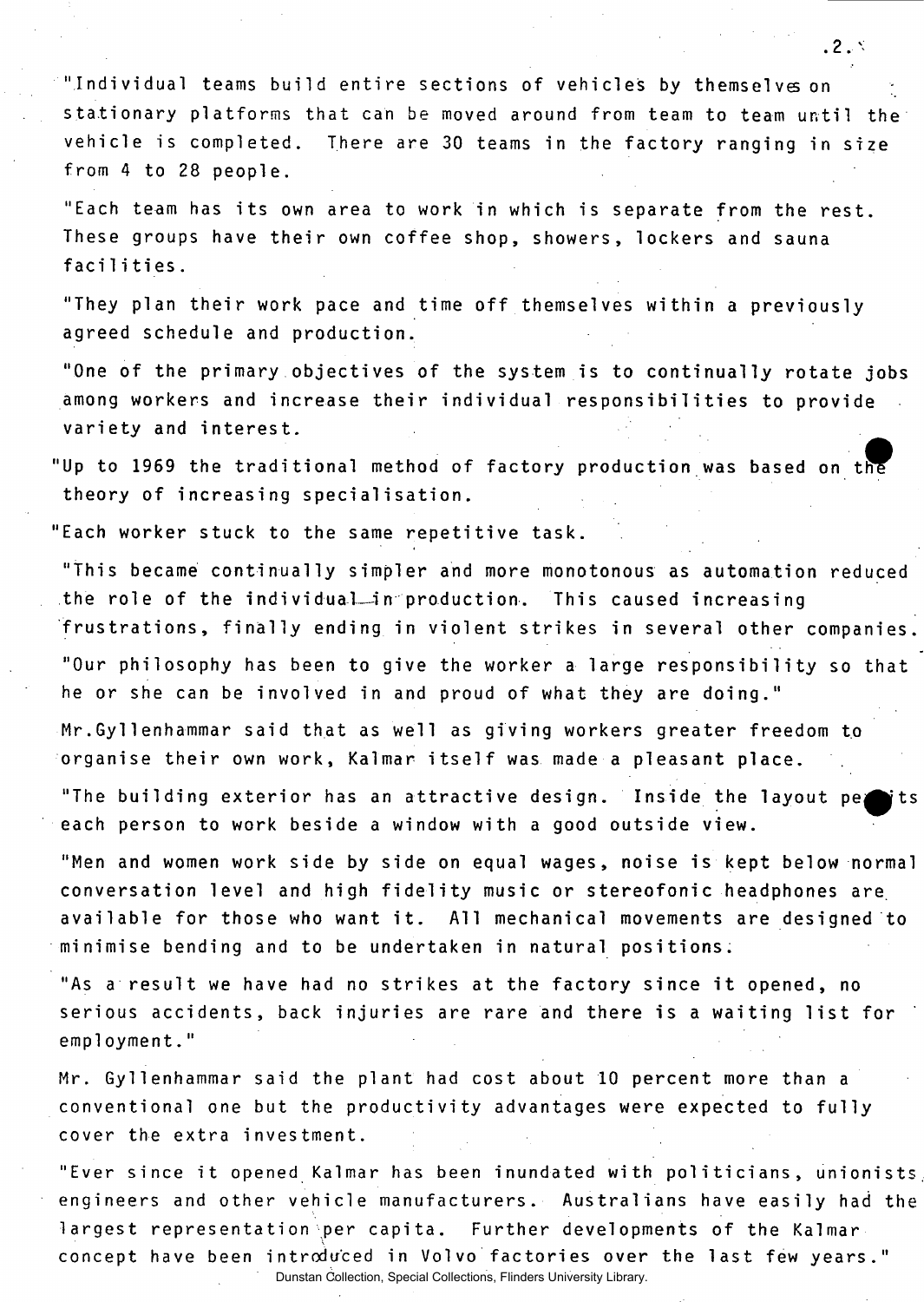Last year an independent commission representing employers and unions commenced an enquiry into the success of the plant. They published their findings this month. The general conclusion was that the working environment was better and that Kalmar was at least as efficient as any other Volvo plant, Mr. Gyllenhammar said.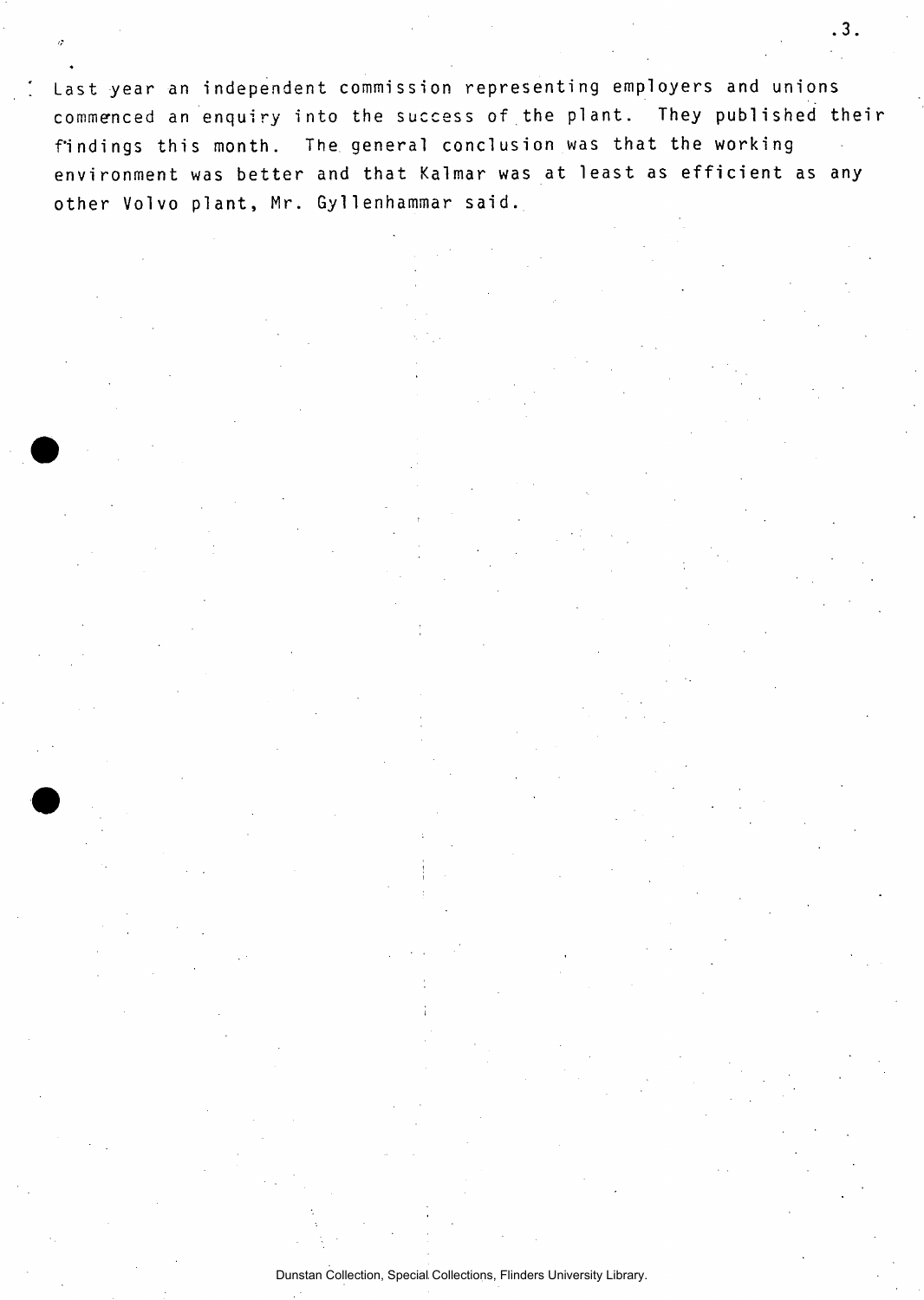

STATEMENT

**/ from the Premier** */* 

**Date. October . 2.3^...19.7.6.** 

**Embargo** 

**State Administration Centre, Victoria Square, Adelaide, South Australia 5001 227 2688** 

119

## PREMIER MEETS WORKER PARTICIPATION AUTHORITY.

The success of the Volvo organisation's introduction of worker participatio had shown that involving employees in their work environment helped both )the individual workers and the company, the Premier, Mr. Dunstan, said today .

Speaking at a press conference with the Managing Director of A.B. Volvo, Mr. Pehr Gyllenhammar, Mr. Dunstan said Volvo's decision to chose new forms of production technology and work organisation was a very significant step in the changing nature of industrial life.

"Volvo have shown that employees want to take an active interest in the decisions which affect their daily work and that they also want patterns of work which are not repetitive or monotonous.

"Volvo's car plant at Kalmar, where the assembly line has been abandoned, both in practice and approach, has shown that industrial production can be organised on a varied and interesting basis."

Mr. Gyllenhammar said the first official report on the Kalmar plant had shown increased job satisfaction and reduced absenteeism. In building the Kalmar plant Volvo had chosen a new direction in production technology, he said.

Mr. Gyllenhammar is the 41 year old Managing Director of Sweden's largest and most diversified industrial concern, the Volvo Corporation, manufacture of cars, trucks, construction and forestry machinery, marine and industrial engines, buses and cross country vehicles.

He arrived in Adelaide to speak at an Industrial Democracy Seminar.

Mr. Gyllenhammar established the basic criteria and requirements for the ca assembly plant at Kalmar in Sweden that opened two years ago.

"The factory was the result of encouraging experiments at other Volvo establishments into ways of increasing job satisfaction for workers", he sai

"It has no production line.

Dunstan Collection, Special Collections, Flinders University Library.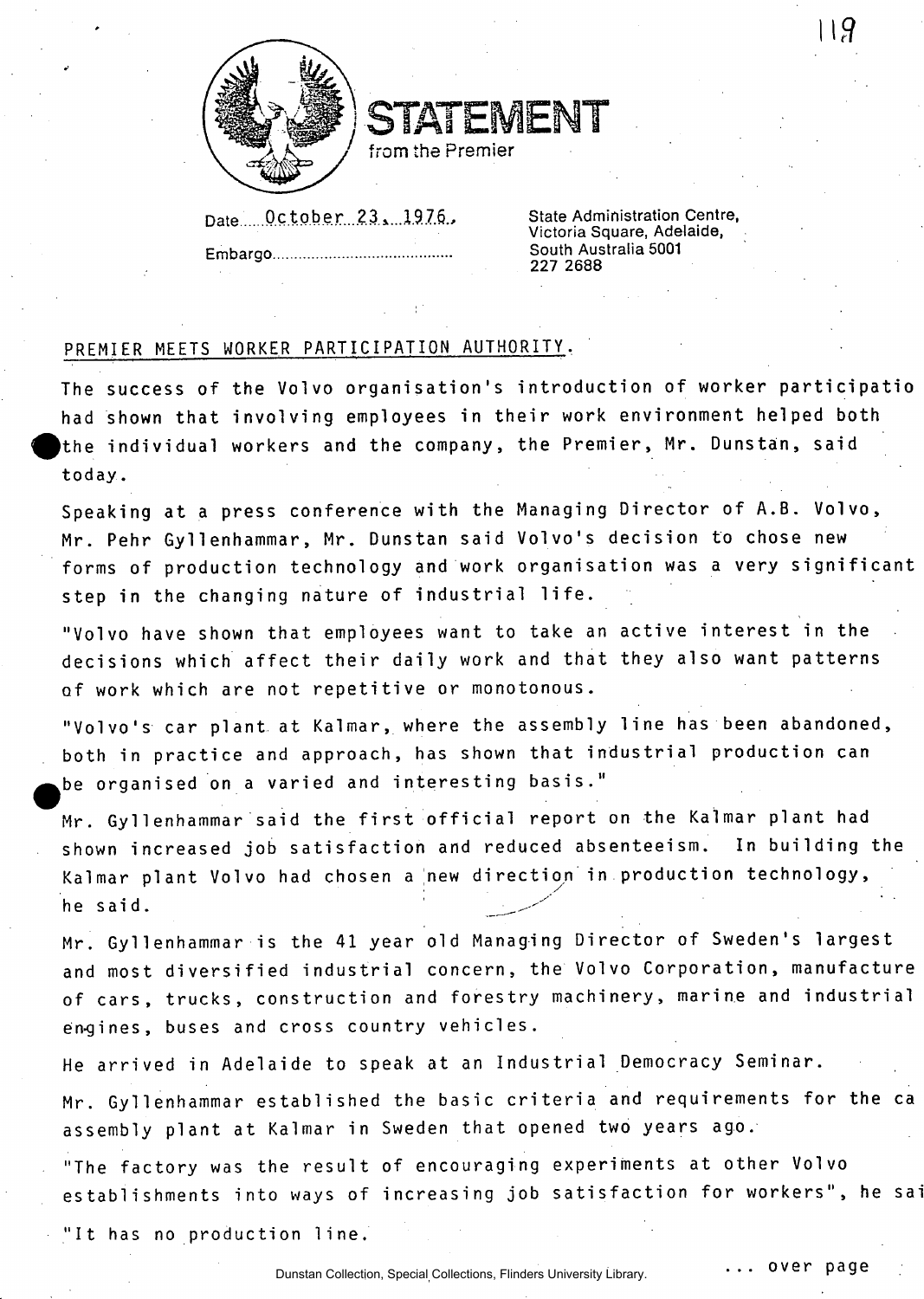"Individual teams build entire sections of vehicles by themselves on stationary platforms that can be moved around from team to team until the vehicle is completed. There are 30 teams in the factory ranging in size from 4 to 28 people.

**. 2 .** 

"Each team has its own area to work in which is separate from the rest. These groups have their own coffee shop, showers, lockers and sauna  $\ldots$ facilities.

"They plan their work pace and time off themselves within a previously agreed schedule and production.

"One of the primary objectives of the system is to continually rotate jobs among workers and increase their individual responsibilities to provide wariety and interest. the control of the control of

"Up to 1969 the traditional method of factory production was based on the theory of increasing specialisation.

"Each worker stuck to the same repetitive task.

 $\cdot$  This became continually simpler and more monotonous as automation reduced the role of the individual-in production. This caused increasing frustrations, finally ending in violent strikes in several other companies.

"Our philosophy has been to give the worker a large responsibility so that he or she can be involved in and proud of what they are doing."

Mr.Gyllenhammar said that as well as giving workers greater freedom to organise their own work, Kalmar itself was made a pleasant place.

"The building exterior has an attractive design. Inside the layout pe; each person to work beside a window with a good outside view.

"Men and women work side by side on equal wages, noise is kept below normal conversation level and high fidelity music or stereofonic headphones are available for those who want it. All mechanical movements are designed to minimise bending and to be undertaken in natural positions.

"As a result we have had no strikes at the factory since it opened, no serious accidents, back injuries are rare and there is a waiting list for employment. "

Mr. Gyllenhammar said the plant had cost about 10 percent more than a conventional one but the productivity advantages were expected to fully cover the extra investment.

"Ever since it opened Kalmar has been inundated with politicians, unionists, engineers and other vehicle manufacturers. Australians have easily had the largest representation per capita. Further developments of the Kalmar concept have been introduced in Volvo factories over the last few years."

Dunstan Collection, Special Collections, Flinders University Library.